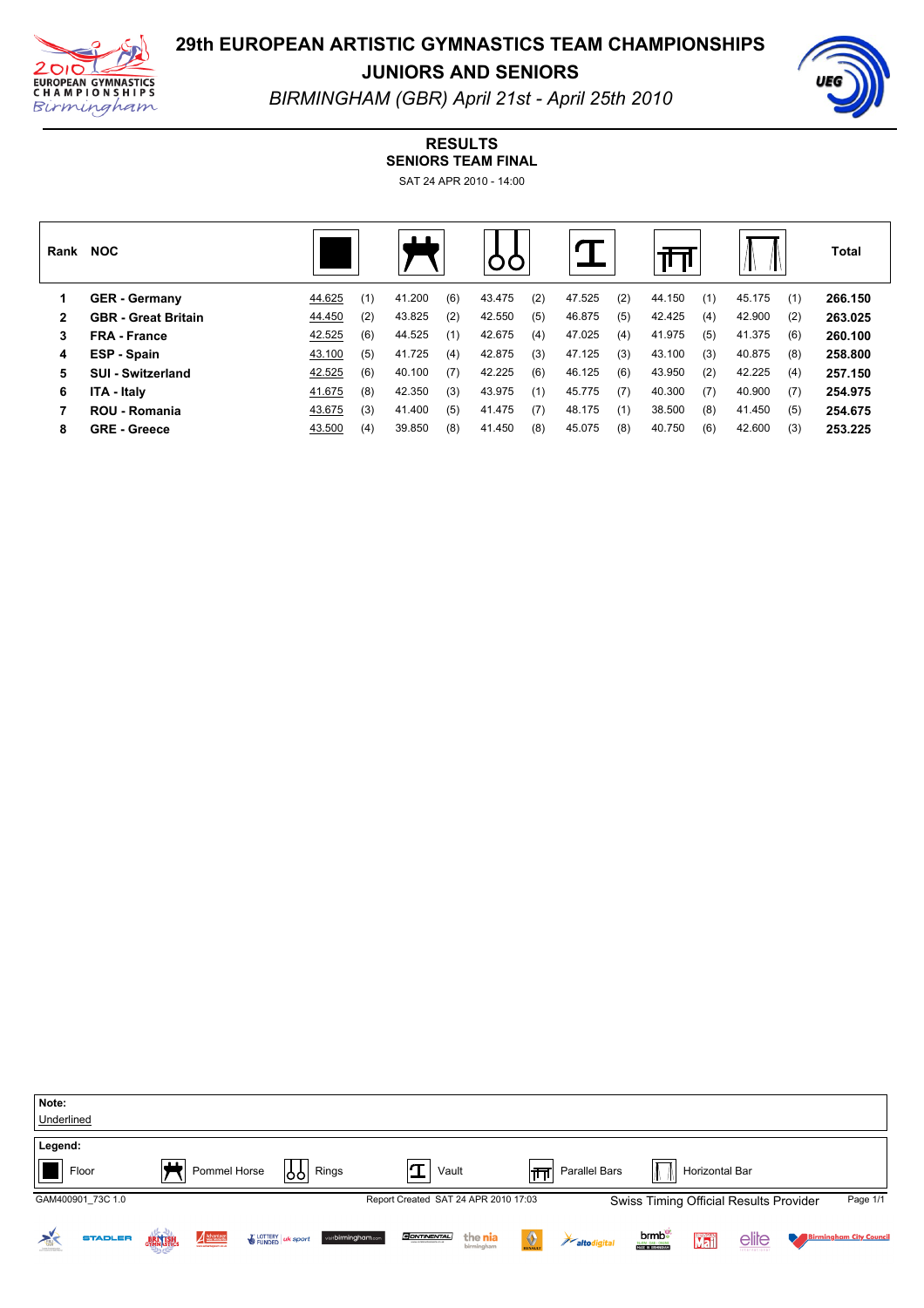

# **29th EUROPEAN ARTISTIC GYMNASTICS TEAM CHAMPIONSHIPS**

**JUNIORS AND SENIORS**



*BIRMINGHAM (GBR) April 21st April 25th 2010*

#### **RESULTS**

**SENIORS TEAM FINAL** SAT 24 APR 2010 - 14:00

| SAT 24 APR 2010 - 14:00 |  |
|-------------------------|--|
|                         |  |

| Rank Bib     |    | <b>NOC</b><br>Name          |              |            |     |            |     |            |     |            |     |            |     |            |     | Total   | Ind.<br>Ran |
|--------------|----|-----------------------------|--------------|------------|-----|------------|-----|------------|-----|------------|-----|------------|-----|------------|-----|---------|-------------|
| 1            |    | <b>GER</b> - Germany        |              |            |     |            |     |            |     |            |     |            |     |            |     |         |             |
|              | 86 | <b>BOY Philipp</b>          |              |            |     | 14.325     |     | 14.475     |     |            |     |            |     | 15.375     |     | 44.175  | (26)        |
|              | 87 | <b>FAHRIG Matthias</b>      |              | 15.125     |     | 12.650     |     |            |     | 16.175     |     |            |     |            |     | 43.950  | (27)        |
|              | 88 | <b>HAMBUECHEN Fabian</b>    |              | 14.600     |     |            |     | 14.400     |     | 15.675     |     | 14.775     |     | 15.175     |     | 74.625  | (7)         |
|              | 89 | <b>NGUYEN Marcel</b>        |              | 14.900     |     |            |     | 14.600     |     | 15.675     |     | 14.975     |     | 14.625     |     | 74.775  | (6)         |
|              | 90 | SPIRIDONOV Evgenij          |              |            |     | 14.225     |     |            |     |            |     | 14.400     |     |            |     | 28.625  | (35)        |
|              |    |                             | <b>Total</b> | 44.625     | (1) | 41.200     | (6) | 43.475     | (2) | 47.525     | (2) | 44.150     | (1) | 45.175     | (1) | 266.150 |             |
| $\mathbf{2}$ |    | <b>GBR - Great Britain</b>  |              |            |     |            |     |            |     |            |     |            |     |            |     |         |             |
|              |    | 76 SMITH Louis              |              |            |     | 15.525     |     |            |     |            |     |            |     |            |     | 15.525  | (38)        |
|              | 77 | <b>KEATINGS Daniel</b>      |              |            |     | 13.700     |     |            |     | 15.600     |     | 13.400     |     | 14.125     |     | 56.825  | (19)        |
|              | 78 | <b>PURVIS Daniel</b>        |              | 14.950     |     |            |     | 14.100     |     | 15.575     |     | 14.700     |     |            |     | 59.325  | (12)        |
|              | 79 | <b>HUNTER Samuel</b>        |              | 14.575     |     | 14.600     |     | 14.275     |     | 15.700     |     | 14.325     |     | 14.575     |     | 88.050  | (1)         |
|              | 80 | <b>THOMAS Kristian</b>      |              | 14.925     |     |            |     | 14.175     |     |            |     |            |     | 14.200     |     | 43.300  | (28)        |
|              |    |                             | <b>Total</b> | 44.450     | (2) | 43.825     | (2) | 42.550     | (5) | 46.875     | (5) | 42.425     | (4) | 42.900     | (2) | 263.025 |             |
| 3            |    | <b>FRA - France</b>         |              |            |     |            |     |            |     |            |     |            |     |            |     |         |             |
|              | 71 | <b>SABOT Hamilton</b>       |              | 14.125     |     | 14.575     |     | 14.275     |     |            |     | 13.450     |     | 14.500     |     | 70.925  | (9)         |
|              |    | 72 TOMMASONE Cyril          |              | 14.100     |     | 15.525     |     | 13.275     |     | 15.425     |     | 13.225     |     | 13.075     |     | 84.625  | (2)         |
|              | 73 | AIT SAID Samir              |              | 14.300     |     |            |     | 15.125     |     | 16.050     |     |            |     |            |     | 45.475  | (23)        |
|              | 74 | RAYEPIN MOUTOUSSAMY         |              |            |     | 14.425     |     |            |     | 15.550     |     |            |     |            |     | 29.975  | (31)        |
|              | 75 | <b>CUCHERAT Yann</b>        |              |            |     |            |     |            |     |            |     | 15.300     |     | 13.800     |     | 29.100  | (34)        |
|              |    |                             | <b>Total</b> | 42.525     | (6) | 44.525     | (1) | 42.675     | (4) | 47.025     | (4) | 41.975     | (5) | 41.375     | (6) | 260.100 |             |
| 4            |    | ESP - Spain                 |              |            |     |            |     |            |     |            |     |            |     |            |     |         |             |
|              | 61 | <b>MARTINEZ Rafael</b>      |              | 14.650     |     | 14.325     |     |            |     |            |     | 14.475     |     | 14.775     |     | 58.225  | (15)        |
|              | 62 | <b>BOTELLA PEREZ Isaac</b>  |              | 13.775     |     |            |     |            |     | 16.000     |     |            |     |            |     | 29.775  | (32)        |
|              | 63 | MUNOZ Sergio                |              |            |     | 13.450     |     | 14.400     |     | 15.950     |     |            |     | 14.125     |     | 57.925  | (17)        |
|              | 64 | <b>GOMEZ FUERTES Javier</b> |              | 14.675     |     |            |     | 14.075     |     | 15.175     |     | 14.125     |     |            |     | 58.050  | (16)        |
|              | 65 | <b>CARBALLO Manuel</b>      |              |            |     | 13.950     |     | 14.400     |     |            |     | 14.500     |     | 11.975     |     | 54.825  | (21)        |
|              |    |                             | Total        | 43.100 (5) |     | 41.725 (4) |     | 42.875 (3) |     | 47.125 (3) |     | 43.100 (3) |     | 40.875 (8) |     | 258.800 |             |
| 5            |    | <b>SUI - Switzerland</b>    |              |            |     |            |     |            |     |            |     |            |     |            |     |         |             |
|              |    | 176 CAPELLI Claudio         |              | 14.900     |     | 13.725     |     |            |     | 15.600     |     | 14.425     |     |            |     | 58.650  | (13)        |
|              |    | 177 FISCHER Lucas           |              |            |     |            |     |            |     |            |     | 14.950     |     | 14.700     |     | 29.650  | (33)        |
|              |    | 178 GISI Roman              |              | 13.850     |     | 12.350     |     | 13.625     |     | 15.700     |     |            |     | 13.575     |     | 69.100  | (11)        |
|              |    | 179 RAMSEIER Mark           |              | 13.775     |     | 14.025     |     | 14.200     |     |            |     |            |     |            |     | 42.000  | (30)        |
|              |    | 180 BOESCHENSTEIN N.        |              |            |     |            |     | 14.400     |     | 14.825     |     | 14.575     |     | 13.950     |     | 57.750  | (18)        |
|              |    |                             | <b>Total</b> | 42.525     | (6) | 40.100     | (7) | 42.225     | (6) | 46.125     | (6) | 43.950     | (2) | 42.225     | (4) | 257.150 |             |

 $\geq$ 

BRITISH

Advantage

◈

 $\overleftrightarrow{a}$  altodigital

E LOTTERY UK sport visibilimingham.com **GONTINENTAL** the nia

GAM400101\_73E 1.0 **Report Created SAT 24 APR 2010 17:03** Swiss Timing Official Results Provider Page 1/2

Mail

elite

brmb<sup>e</sup>

**NARM - DAB - ONLINE**<br>MADE IN BRANDBAM

**Birmingham City Council**